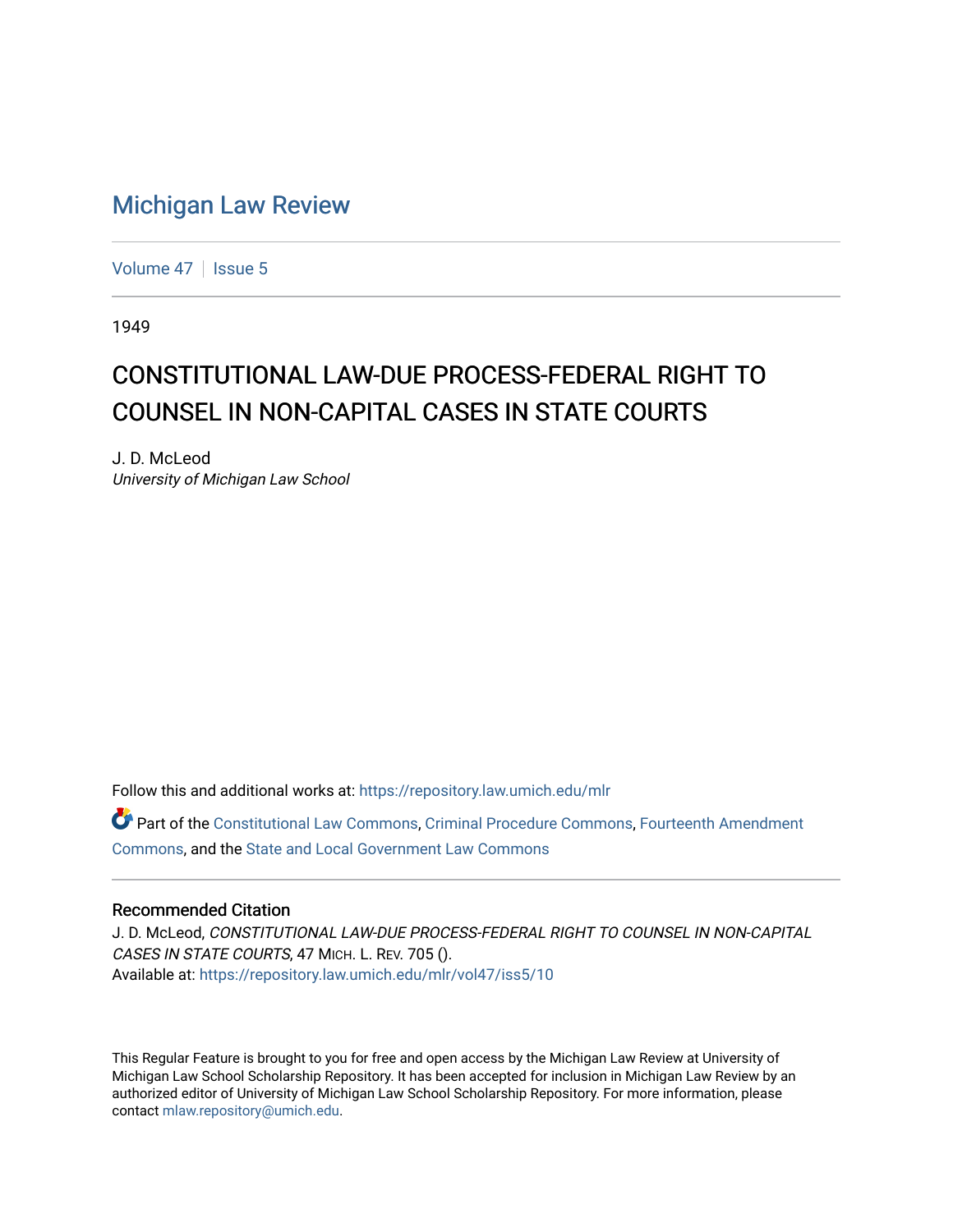CoNSTITUTIONAL LAw-DuE PRocEss-FEDERAL RIGHT TO CouNSEL IN NoN-CAPITAL CASES IN STATE CouRTs-Petitioner was convicted in Illinois on pleas of guilty to two indictments charging him with a non-capital offense. On writ of error to the Supreme Court of Illinois, petitioner alleged that the trial court had not inquired into his desire or ability to have counsel and that he had been convicted without having had assistance of counsel. His contention that the circumstances alleged constituted a violation of the State and Federal Constitutions was overruled, and the judgments of the lower court affirmed.1 On certiorari to the United States Supreme Court, *held* affirmed. The due process clause of the Fourteenth Amendment does not necesarily embody the rights assured by the Sixth Amendment. The procedure in the trial court was not a denial of due process. Four justices dissented. *Bute v. Illinois,* 333 U.S. 640, 68 S.Ct. 763 (1948).

In federal criminal cases, the Sixth Amendment requires the court to make inquiry into desire for counsel and to appoint counsel in the absence of an intelli-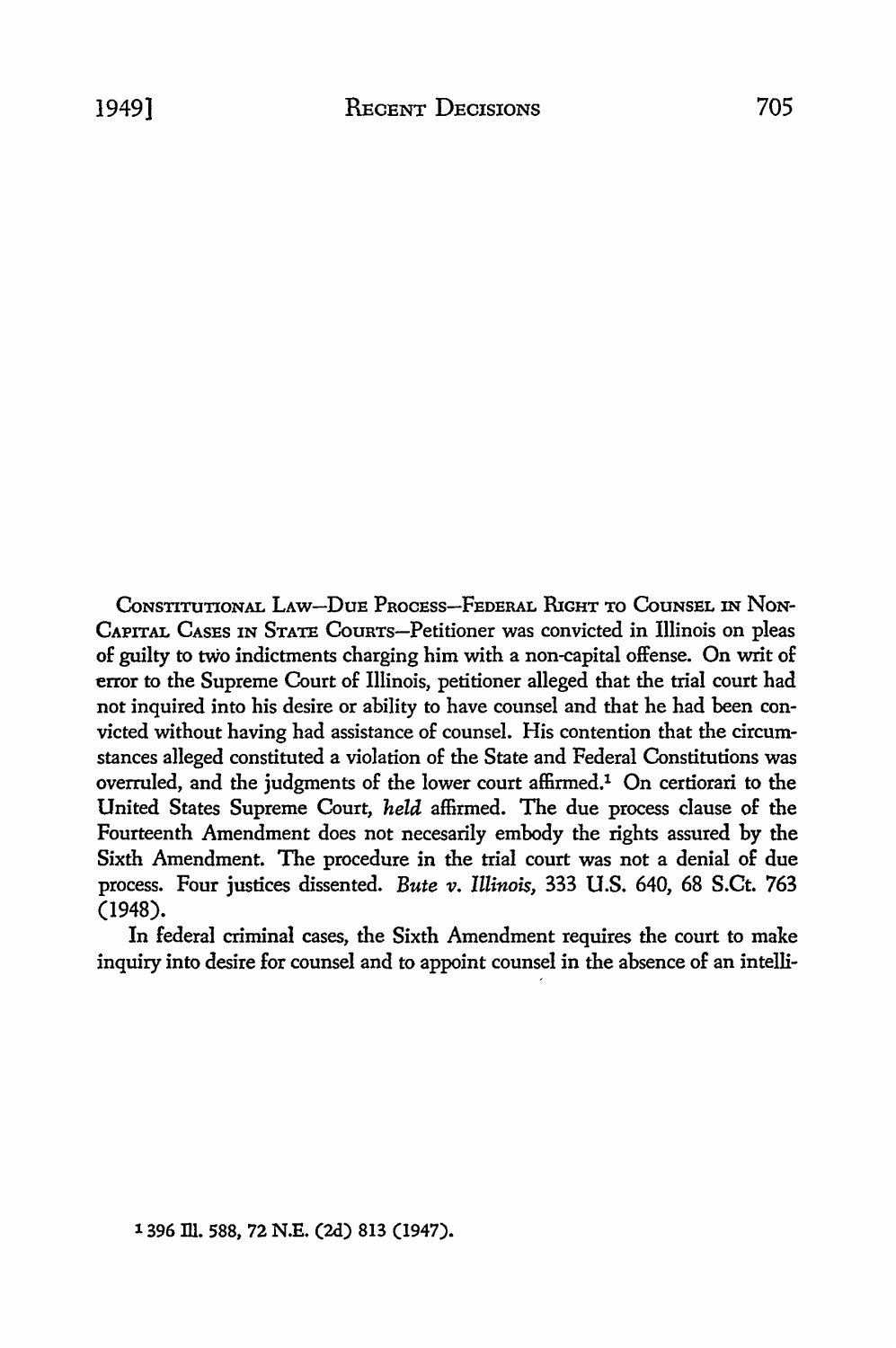gent waiver.2 Although the standard of the Sixth Amendment has been ruled inapplicable to state criminal cases,<sup>3</sup> the Fourteenth Amendment imposes on state actions certain constitutional restrictions based upon "the fundamental principles of liberty and justice which lie at the base of all our civil and political institutions."<sup>4</sup> ,When the accused is charged with a capital offense, appointment of counsel is required in the absence of competent waiver,<sup>5</sup> and in neither capital nor noncapital cases is a plea of guilty an absolute waiver.6 When the accused is charged with a non-capital offense, a request for appointment of counsel may be denied in the absence of prejudice to the accused, under the rule of *Betts v. Brady,.1* the leading case in this field. Later cases have qualified the rule by requiring the appointment of counsel in cases of defendant's incapacity through ignorance8 or youthfulness.<sup>9</sup> In the absence of these elements, a logical deduction from the rule of *Betts v. Brady* is that no inquiry need be made into the desire or ability of the accused to have counsel. The present case is but an application of the *Betts v. Brady* rule. There is sound basis for objection to the Court's interpretation in these cases of the "fundamental principles" test. Persons able to employ counsel must be given time to arrange such employment,<sup>10</sup> and are entitled to effective assistance of such counsel.<sup>11</sup> Hence, in the absence of a showing of prejudice or incapacity by the accused, ability to pay is alone the standard for invocation of this federal right.12 In addition, when counsel has been appointed by the court, effective assistance of that counsel is required.<sup>13</sup> This plainly tends to produce a discrepancy between the federal rights of persons accused in states requiring appointment of counsel, and those accused in states not making such a requirement.14 Further, since the rule of *Betts v. Brady* incorporates the uncertain standard of "prejudice," the rights of the accused are determined by the potentially fluctuating

<sup>2</sup>Johnson v. Zerbst, 304 U.S. 458, 58 S.Ct. 1019 (1938); Walker v. Johnston, 312 **U.S.**  275, 61 S.Ct. 574 (1941). 18 U.S.C., §687, Rule 44 (1946).

<sup>3</sup>Palko v. Connecticut, 302 U.S. 319, 58 S.Ct. 149 (1937); Adamson v. California, 332 U.S. 46, 67 S.Ct. 1672 (1947).

<sup>4</sup>Hebert v. Louisiana, 272 U.S. 312 at 316, 47 S.Ct. 103 (1926).

<sup>5</sup>Powell v. Alabama, 287 U.S. 45, 53 S.Ct. 55 (1932); Williams v. Kaiser, 323 **U.S.**  471, 65 S.Ct. 363 (1945); Tomkins v. Missouri, 323 U.S. 485, 65 S.Ct. 370 (1945). See principal case at 676.

<sup>G</sup>Rice v. Olson, 324 U.S. 786, 65 S.Ct. 989 (1945). But see Carter v. Illinois, 329 U.S. 173, 67 S.Ct. 216 (1946); also 42 CoL. L. REv. 277 (1942).

<sup>7</sup>316 U.S. 455, 62 S.Ct. 1252 (1942).

s Rice v. Olson, 324 U.S. 786, 65 S.Ct. 989 (1945).

<sup>9</sup>De Meerleer v. Michigan, 329 U.S. 663, 67 S.Ct. 596 (1947); Wade v. Mayo, 334 U.S. 672, 68 S.Ct. 1270 (1948); Uveges v. Pennsylvania, 334 U.S. 836, 69 S.Ct. 184 (1948). 10 Powell v. Alabama, 287 U.S. 45, 53 S.Ct. 55 (1932).

<sup>11</sup>House v. Mayo, 324 U.S. 42, 65 S.Ct. 517 (1945).

12 Id. at 46: "We need not consider whether the state would have been required to appoint counsel for petitioner on the facts alleged in the petition.  $\ldots$  It is enough that petitioner had bis own attorney and was not afforded a reasonable opportunity to consult with him."

1s White v. Ragen, 324 U.S. 760, 65 S.Ct. 978 (1945).

<sup>14</sup>See listing of various state requirements of due process in appendix to Betts v. Brady, 316 U.S. 455 at 477, 62 S.Ct. 1252 (1942).